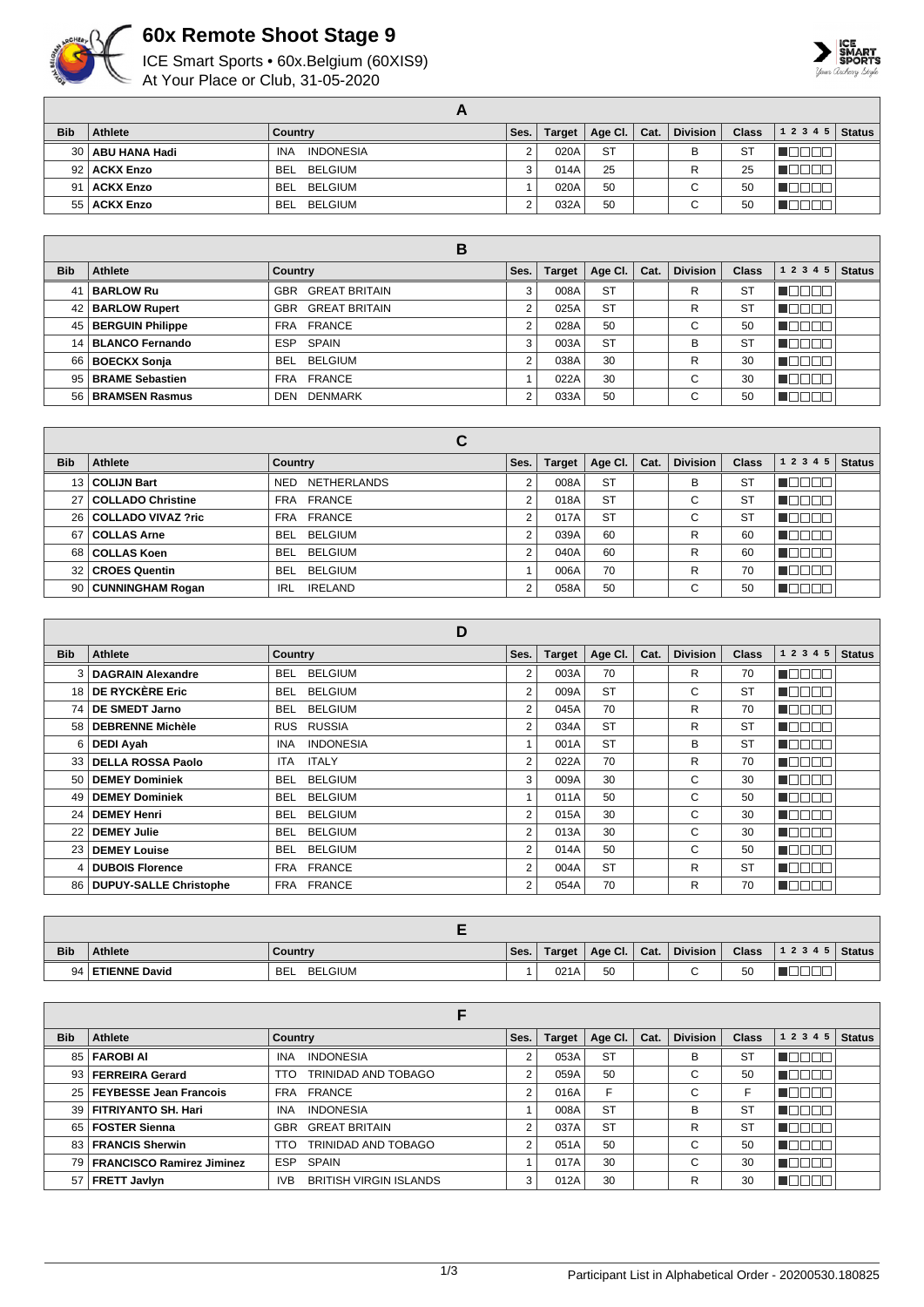

## **60x Remote Shoot Stage 9**

ICE Smart Sports • 60x.Belgium (60XIS9)

At Your Place or Club, 31-05-2020



| <b>Bib</b> | <b>Athlete</b>         | Country                              | Ses. | Target | Age Cl. $\vert$ Cat. | <b>Division</b> | <b>Class</b> | $12345$ Status |  |
|------------|------------------------|--------------------------------------|------|--------|----------------------|-----------------|--------------|----------------|--|
|            | 19   GAUTHE Christine  | FRANCE<br>FRA                        |      | 010A   |                      | в               |              |                |  |
|            | 10 GEORGES Ritseeniyah | BRITISH VIRGIN ISLANDS<br><b>IVB</b> |      | 001A   | 30                   | ⌒               | 30           |                |  |
| 37         | <b>GESNOUIN Arnaud</b> | FRANCE<br><b>FRA</b>                 |      | 023A   | 50                   |                 | 50           |                |  |

|            |                          | п                              |      |        |                 |      |                 |           |       |        |
|------------|--------------------------|--------------------------------|------|--------|-----------------|------|-----------------|-----------|-------|--------|
| <b>Bib</b> | <b>Athlete</b>           | Country                        | Ses. | Target | Age Cl. $\vert$ | Cat. | <b>Division</b> | Class     | 12345 | Status |
|            | 73   HAKIM Lukman        | <b>INDONESIA</b><br><b>INA</b> |      | 016A   | <b>ST</b>       |      | в               | <b>ST</b> |       |        |
|            | 82   HARTONO Iwan        | <b>INA</b><br><b>INDONESIA</b> |      | 019A   | <b>ST</b>       |      | B               | <b>ST</b> |       |        |
| 87 I       | HERVÉ Bruno              | FRA FRANCE                     |      | 055A   | E               |      | ⌒<br>ັ          |           |       |        |
|            | 15   HIDAYAT Anang ludfi | <b>INDONESIA</b><br><b>INA</b> |      | 004A   | <b>BB</b>       |      | B               | BB        |       |        |

| <b>Bib</b> | Athlete               | Country          | Ses. | Target | Age Cl.   Cat. | <b>Division</b> | <b>Class</b> | $12345$ Status |  |
|------------|-----------------------|------------------|------|--------|----------------|-----------------|--------------|----------------|--|
| 61         | <b>IRVINE Russ</b>    | AUSTRALIA<br>AUS |      | 013A   | 50             | $\sim$<br>◡     | 50           |                |  |
|            | 62 <b>IRVINE Russ</b> | AUSTRALIA<br>AUS |      | 014A   | 50             | $\sim$<br>u     | 50           |                |  |

| <b>Bib</b> | Athlete               | Country                      | Ses. | <b>Target</b> | Age Cl. $ $ | Cat. | <b>Division</b> | <b>Class</b> | 1 2 3 4 5 | <b>Status</b> |
|------------|-----------------------|------------------------------|------|---------------|-------------|------|-----------------|--------------|-----------|---------------|
| 47 I       | <b>JANSSENS Niels</b> | BEL BELGIUM                  |      | 029A          | 25          |      | C.              | 25           |           |               |
|            | 54   JOYCE Adam       | <b>GREAT BRITAIN</b><br>GBR  | 3    | 011A          | 30          |      | C.              | 30           |           |               |
|            | 53 JOYCE Darragh      | <b>IRELAND</b><br><b>IRL</b> | 3    | 010A          | 30          |      |                 | 30           |           |               |
|            | 96   JULIEN Simon     | FRA FRANCE                   |      | 060A          | 50          |      | ⌒<br>U          | 50           |           |               |

| <b>Bib</b> | <b>Athlete</b>      | Country          | Ses. | <b>Target</b> | Age Cl. $\vert$ Cat. | <b>Division</b> | <b>Class</b> | $12345$ Status |  |
|------------|---------------------|------------------|------|---------------|----------------------|-----------------|--------------|----------------|--|
|            | 40   KERBAUL Yves   | FRA FRANCE       |      | 009A          | <b>BB</b>            | в               | <b>BB</b>    |                |  |
|            | 36   KRÄMER Günther | RSA SOUTH AFRICA |      | 007A          | 30                   | $\sim$<br>U     | 30           |                |  |
|            | 98   KWICK Bart     | BELGIUM<br>BEL   |      | 062A          | 60                   |                 | 60           |                |  |

| <b>Bib</b> | <b>Athlete</b>         | Country                    | Ses. | <b>Target</b> | Age CI. | Cat. | <b>Division</b> | <b>Class</b> | 1 2 3 4 5 | <b>Status</b> |
|------------|------------------------|----------------------------|------|---------------|---------|------|-----------------|--------------|-----------|---------------|
|            | 69   LANNOYE Chanel    | BELGIUM<br>BEL             |      | 041A          | 30      |      | в               | 30           |           |               |
|            | 16   LAWRENCE Winnette | GUY GUYANA                 |      | 004A          | 30      |      | $\sim$<br>U     | 30           |           |               |
|            | 29   LEBOUGAULT Arnaud | FRA FRANCE                 |      | 005A          | 50      |      | $\sim$<br>U     | 50           |           |               |
|            | 97   LEFEUVRE Camille  | FRA FRANCE                 |      | 061A          | 50      |      | $\sim$<br>U     | 50           |           |               |
|            | 5 LYNCH Mark           | <b>RSA</b><br>SOUTH AFRICA |      | 005A          | 30      |      | R               | 30           |           |               |

|            | M                       |                       |      |               |           |      |                 |              |           |               |  |  |
|------------|-------------------------|-----------------------|------|---------------|-----------|------|-----------------|--------------|-----------|---------------|--|--|
| <b>Bib</b> | <b>Athlete</b>          | Country               | Ses. | <b>Target</b> | Age Cl.   | Cat. | <b>Division</b> | <b>Class</b> | 1 2 3 4 5 | <b>Status</b> |  |  |
| 46         | MAKASSIOUK Yuri         | NOR NORWAY            |      | 010A          | 50        |      | $\sim$<br>◡     | 50           |           |               |  |  |
|            | 72 MARKEY Tom           | BEL BELGIUM           |      | 044A          | 60        |      | R               | 60           |           |               |  |  |
| 21         | MEBIS Stijn             | BEL BELGIUM           |      | 012A          | 50        |      | $\sim$<br>◡     | 50           |           |               |  |  |
| 88 l       | MEURRENS Kathleen       | BEL BELGIUM           |      | 056A          | <b>ST</b> |      | R               | <b>ST</b>    |           |               |  |  |
| 64         | <b>MUNK CARLSEN Pil</b> | <b>DENMARK</b><br>DEN |      | 036A          | 50        |      | ◡               | 50           |           |               |  |  |

| <b>Bib</b> | <b>Athlete</b>       | Country                        | Ses. | Target | Age Cl. $\vert$ Cat. |  | <b>Division</b> | <b>Class</b> | 12345 | <b>Status</b> |  |  |
|------------|----------------------|--------------------------------|------|--------|----------------------|--|-----------------|--------------|-------|---------------|--|--|
|            | 28   PEERS Tim       | GBR GREAT BRITAIN              |      | 019A   | <b>ST</b>            |  |                 | S1           |       |               |  |  |
|            | 38   PIQUET Romain   | FRA FRANCE                     |      | 024A   | 70                   |  |                 | 70           |       |               |  |  |
|            | 35   POTTER Michaela | BRITISH VIRGIN ISLANDS<br>IVB. |      | 007A   | 30                   |  |                 | 30           |       |               |  |  |
| 81         | PURWANTORO Edi       | <b>INDONESIA</b><br><b>INA</b> |      | 018A   | <b>ST</b>            |  |                 | S٦           |       |               |  |  |

| <b>Bib</b> | <b>Athlete</b>         | Country                     | Ses. | Target | Age Cl. $\vert$ Cat. |  | <b>Division</b> | <b>Class</b> | 1 2 3 4 5   Status |  |  |
|------------|------------------------|-----------------------------|------|--------|----------------------|--|-----------------|--------------|--------------------|--|--|
|            | 34   RAMIREZ Francisco | SPAIN<br><b>ESP</b>         | ີ    | 006A   | <b>ST</b>            |  | ⌒<br>ີ          | ST           |                    |  |  |
|            | REFSETH George         | <b>NORWAY</b><br><b>NOR</b> |      | 002A   | 60                   |  |                 | 60           |                    |  |  |